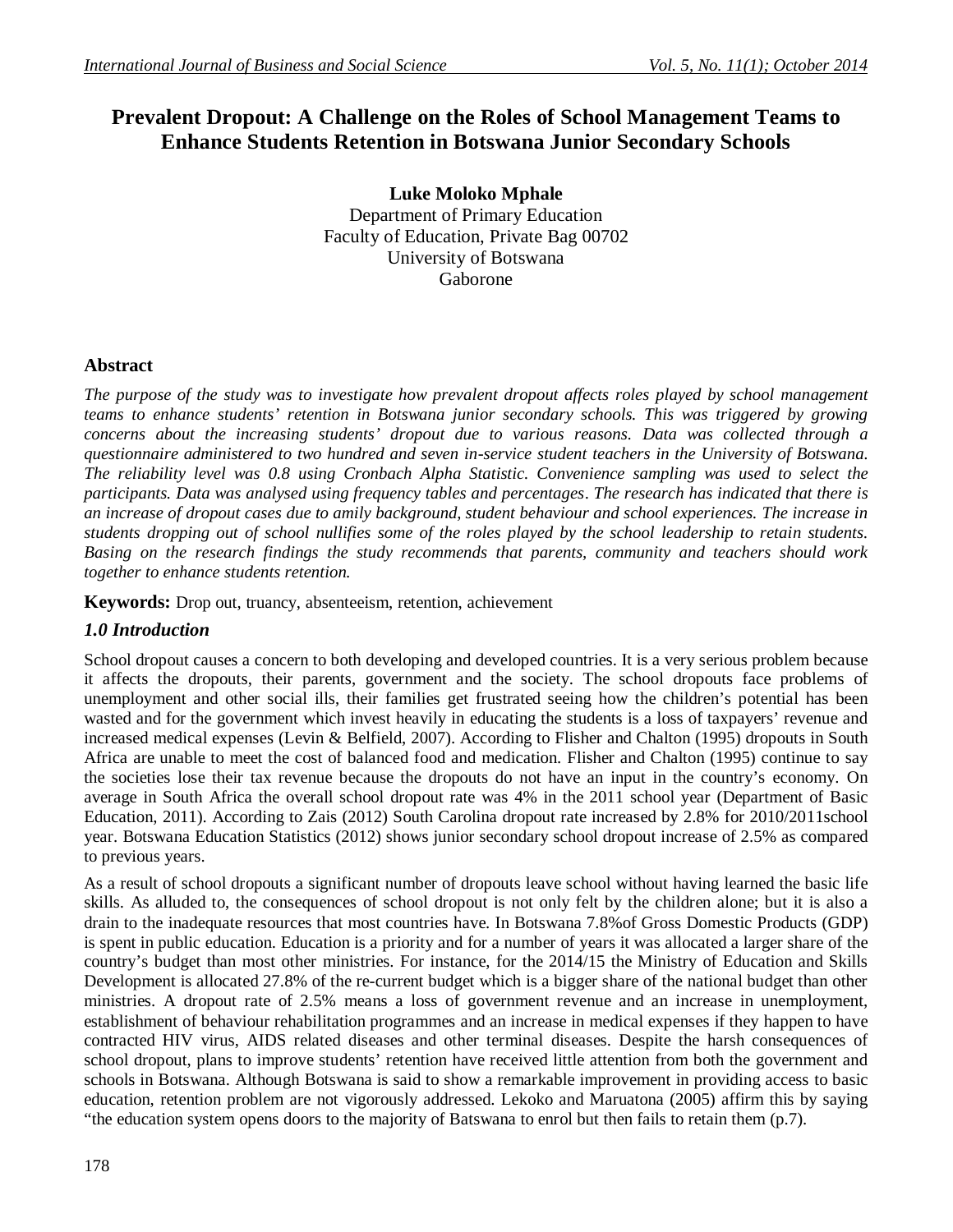Researchers believe that schools can make a difference in reducing the school dropout rate (Berger, 2001; Hansen, 2002). Rumberger & Lim (2008) observed that students are less likely to drop out if they attend schools with a stronger academic climate. The school administration is charged with the responsibility to provide students safety, improve students' mental agility, inculcate good morals and values. The community looks at the school administration as the source of knowledge, skills and attitudes that are required by the society, hence teachers are held in awe and are being given a nickname'*teachers no mistake'*. Therefore, schools are expected to come up with interventions and services to prevent students dropping out of school.

#### **1.1 Problem Statement**

Schools in Botswana have being charged with the responsibility to provide education for all irrespective of ethnicity, social background, gender, ability and colour. But education for all is hampered by an escalating school dropout in junior secondary schools due to various factors such as socio-economic status, lack of parental support, students' behaviour, poor achievement, the school learning environment, and pregnancy. In spite of schools effort to introduce interventions and services such as Pastoral Care programmes, Back to School, Circle of Support and Child-Friendly School, a significant number of students still dropout of school without having achieved their academic and social goals. This questions the credibility of the school managers' role in enhancing students' retention. If the situation persists taxpayers' revenue which was invested in the students will be lost, unemployment rate will be increased and students are likely to be engaged in social vices. It is against this background that an investigation on how prevalent school dropout affects the roles of senior management teams in enhancing students' retention was conducted.

#### **1.2 Significance of the Study**

School dropout is a challenge worldwide. A large number of the dropouts often receive lower income, they have limited opportunity for better jobs and in most cases remain unemployed. This causes a burden for the society and the government as programmes will have to be established to take the dropouts out of the streets. There is a need for programmes in schools to improve retention. Although numerous studies have been conducted internationally about school dropout and ways of preventing dropout, there are few of such researches in Botswana. The study will therefore provide a basis for understanding of dropout and guide educators, policy–makers and decision makers in Botswana on ways to improve students' retention. The study will also provide relevant information on programmes that could be suitable for parents and teachers to implement for high retention rate.

#### **1.3 Research Questions**

- (a) How does prevalent school dropout affect the school management teams' roles in enhancing students' retention and success?
- (b) What factors cause school dropout?
- (c) How can the school management teams enhance students' retention?

#### *2. Literature Review*

There is a current debate with regard to meaning of school dropout. Some authors describe school dropout as students leaving school without completing studies without intention of returning(Ramirez & Carpenter, 2008), while others describe it as the withdrawal of students before completing a course of instruction or a grade in a given school year (Seidman, 2005; Department of Basic Education, 2011).Botswana Education Statistics report (2012) refers to school dropouts as students who dropout during January to December of the previous. The impression given by the above definitions is that the students who leave school for a year and then re-enters cease to be called dropouts. So the definition of school dropout differs from one context to the other. This is affirmed by Molosiwa and Moswela (2012) who attest that the definition of school dropout is determined by who reports the learner's missing from school. School dropout as used in this article refers to students who leave schooling without intention of returning before completing whatever grade they were enrolled for.

Hunt (2008) sees dropout as a process rather than an event and is caused by more than one proximate. Literature reviewed shows that there are three main factors which influence school dropout. These factors may be associated with family background, students' behaviour and those related to individual experience in schools (Rumberger & Lim, 2008; Sabates et al, 2010). Amongst factors related to the family include poverty, single-parent families, parents' educational attainment, parental support, parents' attitudes to schooling, marriage and family mobility.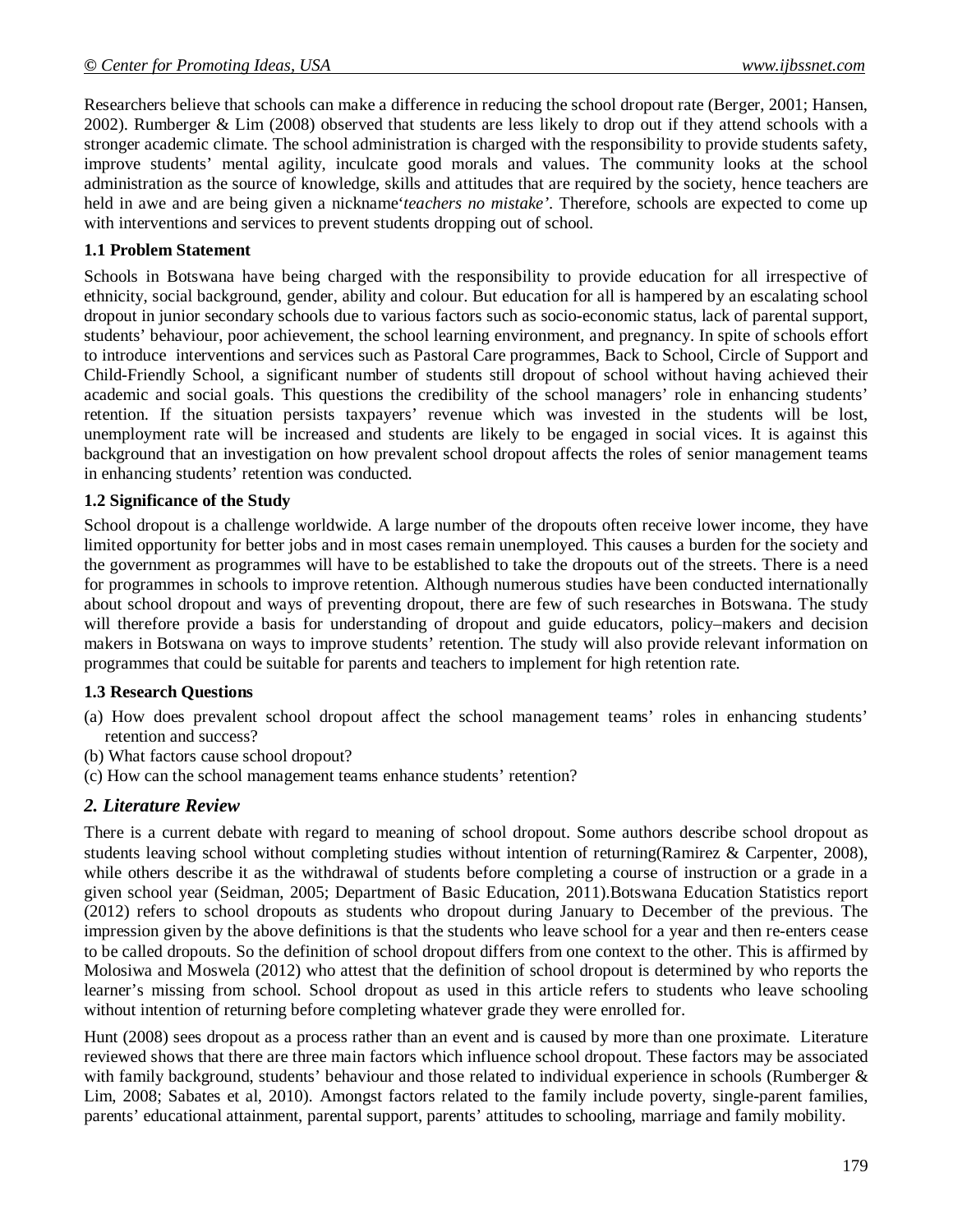The individual experience relates to factors such as poor academic achievement, level of resources, size of the school, uncaring teachers, academic a motivation and disciplinary problems (Ramirez & Carpenter, 2008; Ramsdal et al, 2013). Those related to student behaviour include truancy, absenteeism, desertion, alcohol and substance abuse, bullying and low level of academic a motivation.

#### **2.1 Causes of School Dropout**

Poverty as one of the family factors is seen by Hunt (2008) as a multifaceted concept which encompasses social, economic and political elements. It is a condition which can lower the individual self-esteem and makes him/her vulnerable. Adverse poverty can impact negatively on the students' wiliness to continue or drop out of school. Children from low-income families especially vulnerable and marginalised, are likely to drop out of school than those from families with more resources (Hunt, 2008; Rumberger & Lim, 2008). These students are unable to pay cost of school activities such as school uniform, development levy and educational trips. This increases pressure on the students to look for a job and earn income for the school activities and for their families. The alternative solution is to leave schooling. In some African societies the girlsare forced into early marriage to boost the family's income. In such marriages it is a custom that the bridegroom pays a certain amount of money or beasts as *lobola*. *Lobola* is a certain number of cattle or amount of money paid to the bride's family by the prospective husband. This in a way alleviates families from poverty. Molosiwa and Moswela (2012) affirm that "girls from economically disadvantaged families willingly or unwillingly get into relationships expecting monetary benefit" (p.270). This goes hand in hand with parents' attitude towards education. Once the parents do not see the value of education, they then treat education as a waste of time. This normally happens in families who have not gone to school and do not have any educational qualification. The support given to students will be minimal and students will be encouraged to drop out of school. Therefore students without adequate resources in terms of parental education are likely to drop out as opposed to those with adequate resources.

The individual experiences in school have been proven to be another cause of students drop out. One of the individual experiences factors is academic performance. Poor performance that results in students having to repeat a grade and mix with students of mixed abilities creates a gateway for the repeaters. Normally teachers will concentrate on the high achievers and care less for the low achievers. In some cases the low achievers are ridiculed and given funny names. Under such hostile environment students have little choice but decide to leave school. Another factor is academic a motivation. Students' lack of motivation in academic affairs can have a positive impact on dropout. No matter how much effort teachers put on the students to improve their learning and if such students are not motivated it just hitting on a hard rock. Ramsdal et al, (2013) posit that academic a motivation seems to be a prominent problem for numerous high school students. Furger (2008) affirms that dropout is sometimes students being bored and seeing no connection between academic life and real life. Another factor is school policies and practices. Students will continue with school if the school policies and practices are child-friendly, caring, provide safety and encourage both academic and social engagement. An unruly school atmosphere make students feel unsafe and are likely not to be committed to school activities. The safest place will be home, hence the decision to dropout of school.

### **2.2 Policies to Prevent School Dropout**

Countries around the world have policies and intervention aimed to prevent dropout and retain students in schools. For examples, the United States of America introduced programmes such as Dropout Prevention Demonstration Programme and Coca-Cola Valued Youth Program. Ghana introduced Capitation a fee-free policy which provides free education to all school going students. Tanzania established a Child-Friendly School initiative. These interventions are geared towards increasing students' retention. Retention like dropout has varying interpretations from both researchers and institutions. Department of Education (2011) defined learner retention as "the continued participation of a learner in the formal school system until the completion of the compulsory school phase. It is an indicator of the efficiency or quality of the school education system" (p.2). While Seidman (2005) describes retention as the "ability of an institution to retain a student from admission through graduation" (p.14). But it can be assumed that retention is the opposite of dropout; where there is a high rate of dropout the retention rate is low.

Retention like dropout is one of the most widely researched topics in the educational arena. Many theoretical models about students' retention have been published and tested. But what seems not well understoodare the events that lead to students remaining in school until they complete their studies.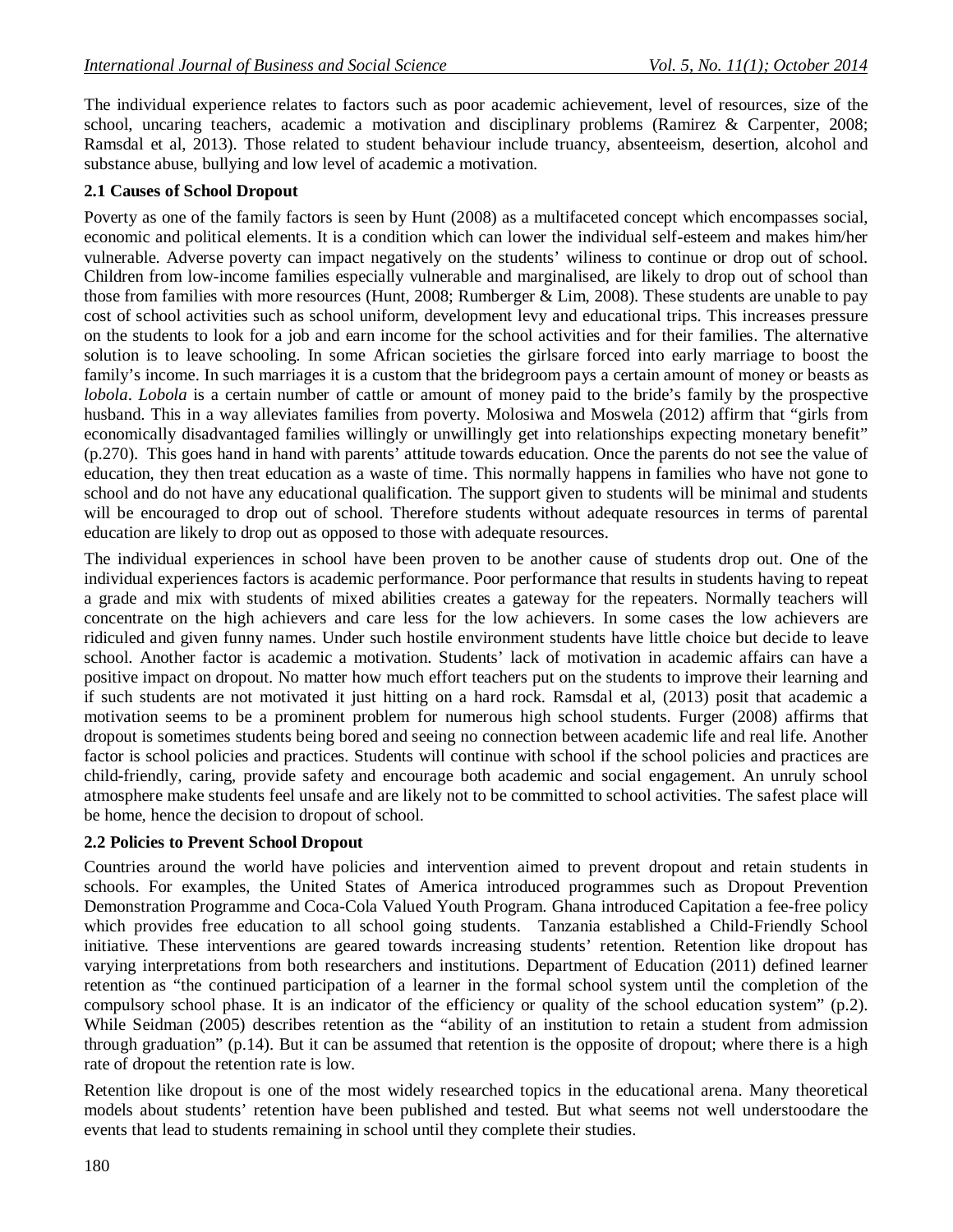Some scholars believe that the ability of students to remain is connected to their past communities, family, church or tribe is essential to the persistence (Tinto, 2007). On the other hand Berger (2001) feels schools shape student retention.

Botswana philosophy on education is that education is a fundamental human right. The aim of the education system is that students who will complete junior secondary course should be able to assess their own achievements and capabilities in pursuit of appropriate employment and / or further education (Republic of Botswana, 1994).The purpose of schools is to prepare students for useful, productive life in the real world. In the last two decades there has been an increase in students' enrolment in Botswana junior secondary schools. This was partly to fulfil its mandate to provide education for all and its effort to increase the retention rate. Some of the policies implemented are universal access to basic education, automatic promotion, expanded institution capacity in secondary schools and the reduced walking distance to school to an average of 10km for secondary schools. Recently the Ministry of Education and Skills Development introduced interventions and services such as interventions and services such as Pastoral Care programmes, Back to School, Circle of Support and Child-Friendly School to retain students in schools. In spite of all these programmes in place at school there is evidence of prevalence dropout and low retention rate.

The Revised National Policy on Education (1994) recommends that the education system must "develop moral and social values, cultural identity and self-esteem, good citizenship and desirable work ethics" (p.5).How are these morals and values developed when students have dropped out of school? The Botswana Education Statistics are produced in arrears and normally it is difficult to get the current data because of it not having been published. At the time of the study the current statistics appear in the 2008 edition and in Secondary Education Statistics Brief of 2012. The Botswana Education Statistics from 2000 to 2008 and 2012 shows prevalence in school dropout in junior secondary schools both girls and boys alike due to number of reasons. The reasons for dropout include school fees, expulsion, illness, death, marriage, pregnancy, desertion, bullying, truancy, substance abuse, poor performance(see Tables 1 and 2).

| Year | Total | Fees | Expulsion | Illness | Death                | Marriage | Pregnancy | Desertion | Other    |
|------|-------|------|-----------|---------|----------------------|----------|-----------|-----------|----------|
| 2000 | 4118  | 5.5  | 0.1       | 3.4     | $\mathcal{L}$<br>1., | 0.4      | 40.5      | 41.6      | 6.0      |
| 2001 | 3932  | 2.4  | 1.0       | 4.3     | 1.8                  | 0.2      | 38.0      | 45.2      | 7.1      |
| 2002 | 3569  | 4.0  | 1.2       | 4.1     | 2.0                  | 0.4      | 32.4      | 50.0      | 3.9      |
| 2003 | 3930  | 5.6  | 1.4       | 4.5     | 2.2                  | 0.3      | 38.5      | 45.6      | 3.8      |
| 2004 | 3597  | 5.4  | 1.4       | 3.4     | 2.0                  | 0.4      | 32.6      | 51.1      | 3.6      |
| 2008 | 2490  | 5.1  | 0.5       | 3.4     | 2.4                  | 0.2      | 20.8      | 65.9      | −<br>1.1 |

**Table 1: Junior Secondary School Dropout Rate by Reason (in Percentage)**

**Source:** Botswana Education Statistics, 2000 – 2008

| Table 2: Junior Secondary School Dropout rate by Reason for 2012 |  |  |
|------------------------------------------------------------------|--|--|
|                                                                  |  |  |

| <b>Reason</b>              | Form 1   | Form 2         | Form 3         | <b>Total</b> |
|----------------------------|----------|----------------|----------------|--------------|
| Fees                       | 8        | $\theta$       | 20             | 28           |
| <b>Expulsion</b>           | $\theta$ | 2              | 3              | 5            |
| <b>Illness</b>             | 43       | 30             | 38             | 111          |
| <b>Marriage</b>            | $\Omega$ | $\Omega$       | $\overline{4}$ | 4            |
| <b>Pregnancy</b>           | 93       | 143            | 195            | 431          |
| <b>Bullying</b>            |          | 7              | $\overline{4}$ | 12           |
| <b>Truancy</b>             | 519      | 438            | 365            | 1 3 2 2      |
| <b>Substance abuse</b>     | 3        | 2              | 8              | 13           |
| Poor performance           |          | $\overline{2}$ | $\overline{2}$ | 5            |
| Abuse by parent(s)         |          | $\overline{0}$ | $\Omega$       |              |
| <b>Corporal Punishment</b> | $\theta$ | $\overline{0}$ | $\Omega$       | $\Omega$     |
| Abuse by teacher           | $\Omega$ | $\theta$       | $\Omega$       | $\Omega$     |
| <b>Child labour</b>        |          | $\overline{2}$ | $\overline{0}$ | 3            |
| Religion                   |          | 1              |                | 3            |
| Other                      | 58       | 86             | 52             | 196          |
| <b>Total</b>               | 729      | 713            | 692            | 2 1 3 4      |

**Source:** Secondary Education Statistics Brief of2012.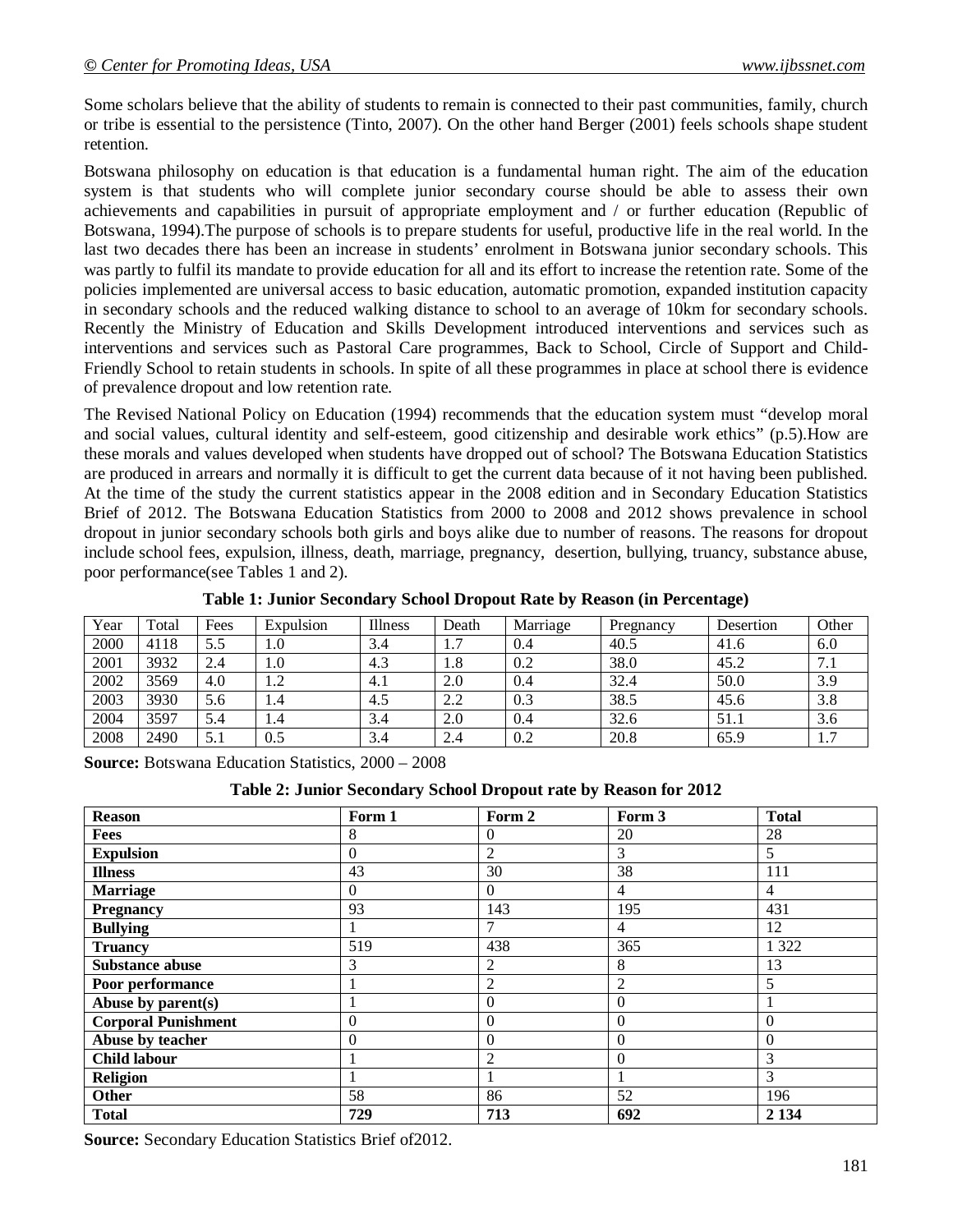Table 1 shows that majority (49.9%) of students drop out due to desertion, while Table 2 illustrates that one thousand three hundred and twenty-two (61.9%) dropped out due to truancy. The Revised National Policy on Education (1994) emphasised that all school age children should be enrolled in schools and be encouraged to persevere until they complete junior certificate or equivalent. This calls for the school management to work around the clock to retain students in schools. `Although there are certain factors which the schools do not have control over such as poverty, but indirectly students can be assisted to alleviate poverty. The Botswana school curriculum is now designedin such a way that all students should have an understanding of business and everyday commercial transaction. Through subjects such as Agricultural Science, Design and Technology, Commerce and Office Procedures students can use the knowledge acquired to improve their entrepreneurial skills.

#### **2.3Challenges on the Roles of the School Management Teams**

The work of school leaders nowadays is more complex than ever before. They are expected to perform managerial and instructional roles. By virtues of their positions the school managers oversee all activities taking place in a school and become accountable to activities within the school compound. The core business of school managers is the success of the school by making teaching and learning more effective. The Botswana minister for Education and Skill Development Moitoi-Venson (2014) emphasising the role of school leadership said "success of education is highly reliant on management skills of head teachers" (p.1) It is in the best interest of the school management teams to be trusted, respected and praised by the community they serve. The community expects more than anything else the school management to produce high academic achievement and reputable moral ethos. If the school fails to sustain good academic performance and moral aptitudes the school management is bound to be underrated by those the school is accountable to.

As alluded to one of the causes of students' dropout is poor academic performance. This implies that the school leaders should play the role of an instructional leader. Instructional leadership involves setting goals, managing curriculum, allocating resources and evaluating teachers regularly to promote effective teaching and learning in the classroom. According to Strauss (2013) instructional leadership behavior has shown to be the most crucial role to improve teachers' performance and students' academic achievement. Knowing what happens in the classroom makes school managers to be innovative, visionary and perseverant. Once the students become aware that the school administration is concerned about their performance they tend to remain in the school. In order for the school management teams to enhance retention they should be instructional leaders. Successful instructional leaders should possess excellent planning and observation skills as well as proficiency in research and evaluation of both teachers and students performance (Strauss, 2013). Failure to become instructional leaders may seriously affect the retention role of school managers.

The school environment is another factor which if not addressed can nullify the school management role of retention. It has been observed (Strauss, 2013) that the type of the school environment can force students to drop or remain in the school. The school managers by virtue of their position are expected to provide safety and friendly atmosphere. The school managers are loco-parentis and students should be free to approach the management whenever they have a problem. The school policies should be child-friendly. Policies which are harsh and punitive are most likely to increase school dropout. In an environment where students are cared for and engaged in school academic and non-academic activities motivates them to remain in school. The challenge here is that the school managers should play multipurpose roles. They should more often than not be parents, counsellors, arbitrators, educators, career advisors, nurses and colleagues. A change of roles by senior management teams may improve retention.

### **2.4 Strategies the School Management Teams may Implement to Increase Students Retention**

Students retention is one of the vital roles expected to be executed by school management teams. The teams are solely responsible to come up with strategies to motivate students to complete their grades. One of the strategies the school management teams may implement is monitoring students' school attendance. Attendance problems such as truancy, absenteeism and desertion can be early signs of dropout. An emphasis on keeping daily class registers by school managers will deterun necessary students' absence from school. Daily school attendance is a reflection of students' motivation to learn and a caring learning environment.

Another strategy is involving parents in the education of their children. Parents of students who normally drop out of school are likely to be those who have negative attitudes towards schooling, place little value to school attendance and those who are not involved in the school activities.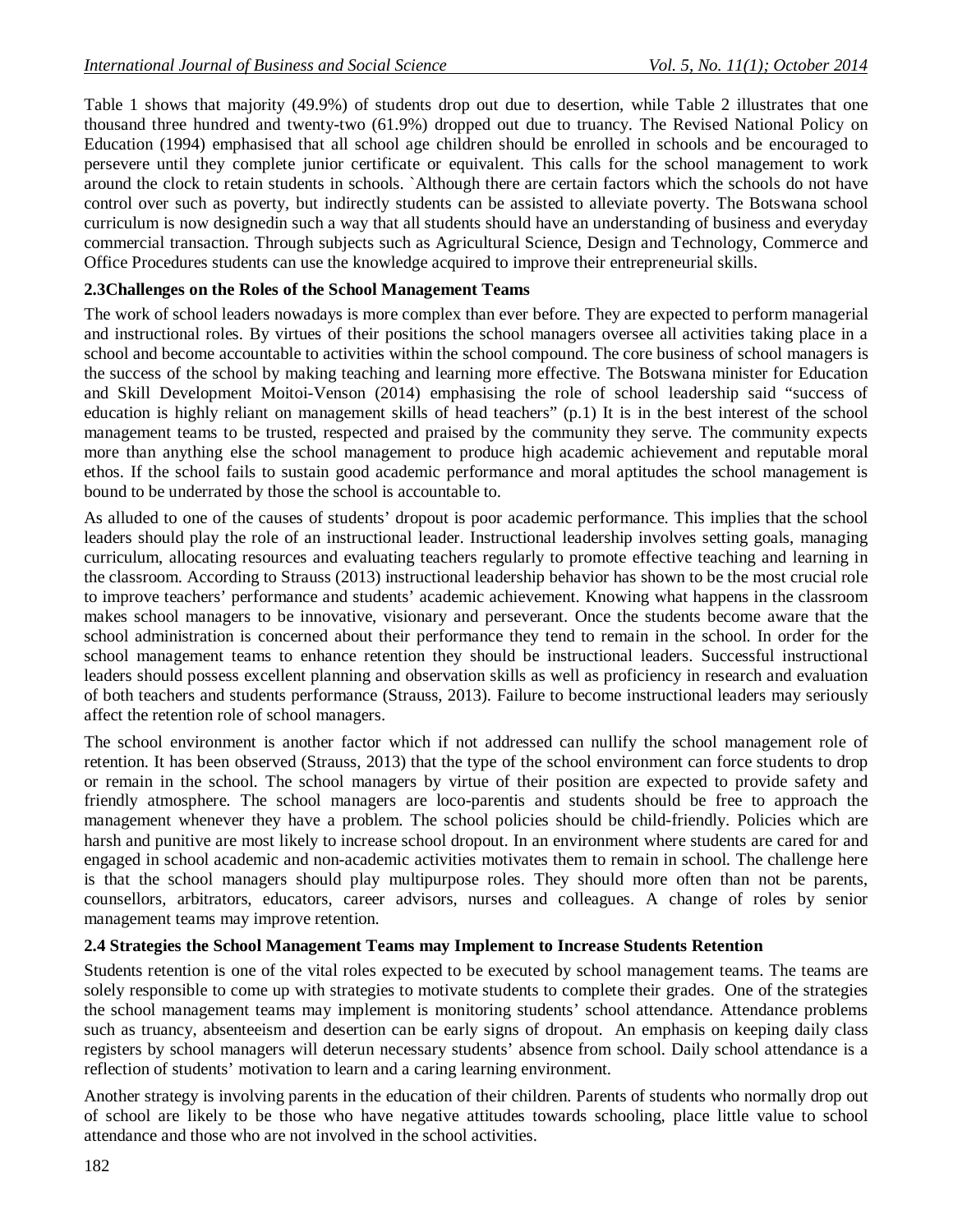Involving the parents in the school matters makes them feel valued and will develop a sense of ownership. According to Furger (2008) parental involvement in the activities of the school has a positive impact on students' academic achievement and the success of the school. The most crucial practice would be school leadership creating a climate that will attract parents to participate in their children's learning. Hughes et al (2013) asserts that shared leadership promotes students learning and achievement, enhance school connectedness and reduce school dropout and increase retention.

Developing programmes and activities within schools should be another strategy that school management teams should be engaged in. The school management teams should always be looking for ways to improve the student experience at school. Engaging students in school progrmmes and activities will enhance commitment to their goals and that of the school. This will ultimately enhance their social and academic integration, and therefore promote retention.Furger (2008) affirms that boredom and disengagement are two key reasons why students stop attending class and end up dropping out of school.

Being mindful of students' academic progress is another strategy. Poor academic performance may frustrate students to the extent that they develop a negative attitude towards a school. They may perceive the school setting as unsupportive and irrelevant. The school management teams may create an alternative learning atmosphere where mixed ability teaching is encouraged. The students will work in groups when they are given an assignment or topics for discussion. The intelligent students will help the low achievers to upgrade their grades and enhance their confidence.

### *3. Research Methodology*

The study used a quantitative approach. A quantitative research unveils the truth by means observing, experimenting on and investigating a given sample. Amongst the positivist paradigms a survey design was adopted. A survey according to McMillan & Schumacher (2010) is administered to a sample of people "to describe attitudes, beliefs, opinion and other types of information" (p.21). The fact that the study solicited opinions from the respondents the survey was appropriate.

#### **3.1 Sample and procedure**

The sample consisted of two hundred and seven (207) participants selected from in-service student teachers. The student teachers comprised of teachers and school managers who had just joined the University of Botswana and those who were about to complete a bachelor's degree in educational management. The research was carried out over a period of two semesters. Consent was required from the participants and they had agreed to be involved in the study. The participants represented all cadres of the teaching force. Out of two hundred and seven participants, fourty-six were the School Heads, eleven were Deputy School Heads, thirty-four were Heads of Department, sixty-nine were Senior Teacher grade 1, fourteen were Senior Teacher grade 2 and thirty-three were ordinary teachers. One hundred and twenty-six were females and eighty-one were males. The respondents' age ranged between twenty–six years and fifty-eight years. As regard qualification all participants had a Diploma in Education. Convenience sampling was used to select the respondents. Creswell (2005) describes convenience sampling as a procedure where "the researcher selects the participants because they are willing and available to be studied" (p.149). As such convenience sampling was favoured because the participants were readily available.

#### **3.2 Data Collection**

Data was collected through the use of a questionnaire. The questions were piloted using student-teachers who were both in management positions and those who did not hold any management posts and did not participate in the main research. After the corrections were made a final copy was produced for the main research. The questionnaire was preferred because is more reliable, encourages greater honesty, it is economical in terms of money and time, and that respondents have time to give thoughtful answers (Creswell, 2005). Closed and openended questionnaires were used to collect data. The closed-ended items design was based on a 5 point Likert scale. The likert scale respondents had options to choose from: *Strongly Agree, Agree, Strongly Disagree, Disagree and Not sure*. The questionnaire was divided into two sections. Section A was on demographic information and section B sought views of teachers on factors which enhance on basic education. The researcher administered the questionnaire.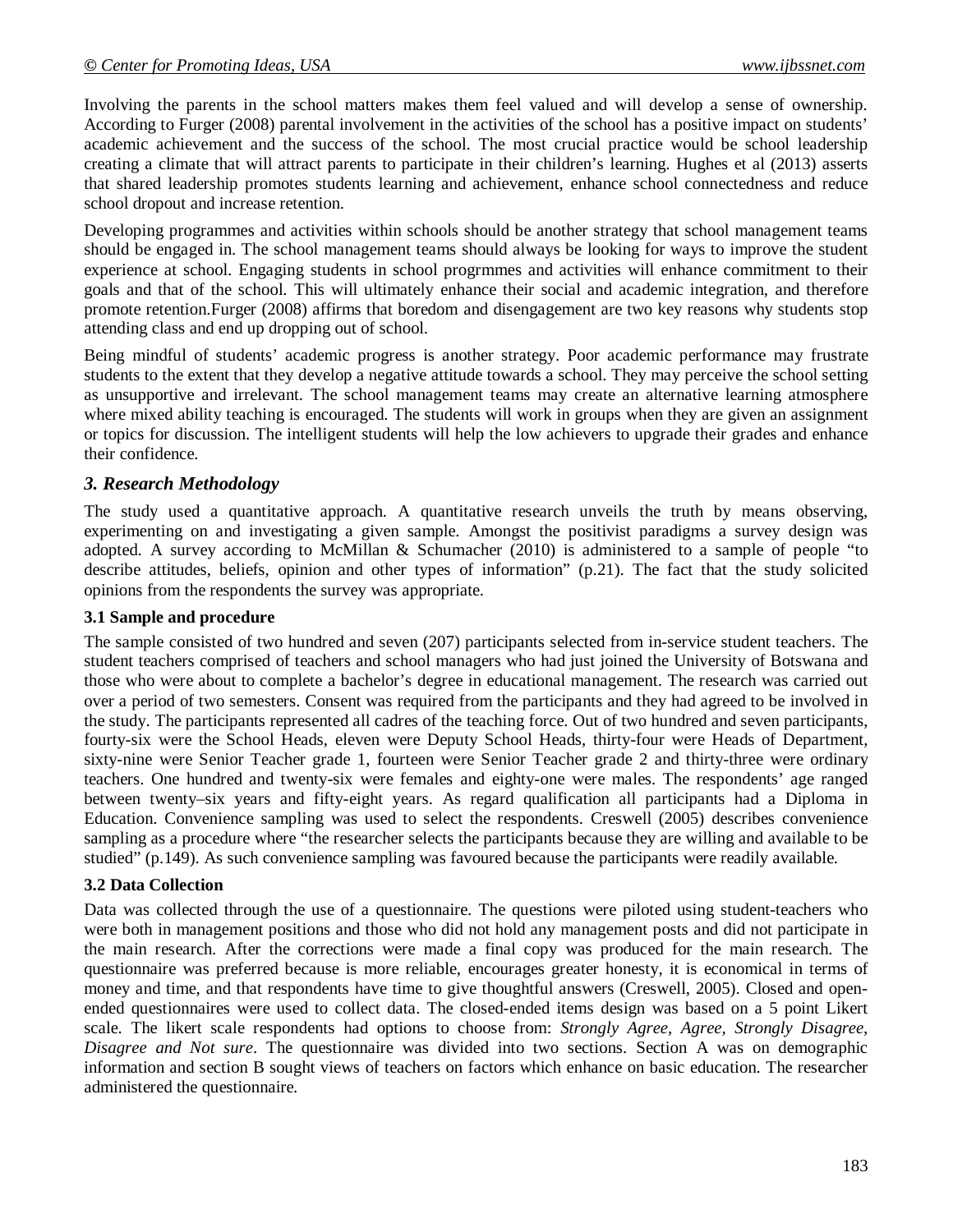# **3.3 Validity and Reliability**

The importance of ascertaining worthiness of a research instrument cannot be over emphasised. It is impressing to produce a research instrument that once used over and over again yield the same result and be able to measure what is designed for. The credibility of such instruments is measured by their reliability and validity. Watling cited in Golafshani (2003) says "reliability and validity are tools of an essentially positivist epistemology" (p. 598). The fact that the study was quantitative approach the reliability and validity of the instrument were measured. A colleague from the department of primary education validated the instrument. The reliability coefficient was ascertained byusing Cronbach Alpha Statistic which ended being 0.7.

#### **3.4 Data Analysis**

Data analysis adopted a computer package form of analysis normally used for quantitative research. The package is known as the Statistical Package for Social science (SPSS) version 19. The Likert scale analysis followed methods of working with the frequencies and percentages of the levels of agreement and disagreement of the respondents. The data analysis was descriptive and presented in the form of frequency tables and percentages. As for open – ended questions themes were used and to some, verbatim reporting was favoured to represent the views of the respondents. Different views from respondents were closely examined. This approach made the data more meaningful and understandable.

# *4. Findings*

The research findings are presented in Table 3 below.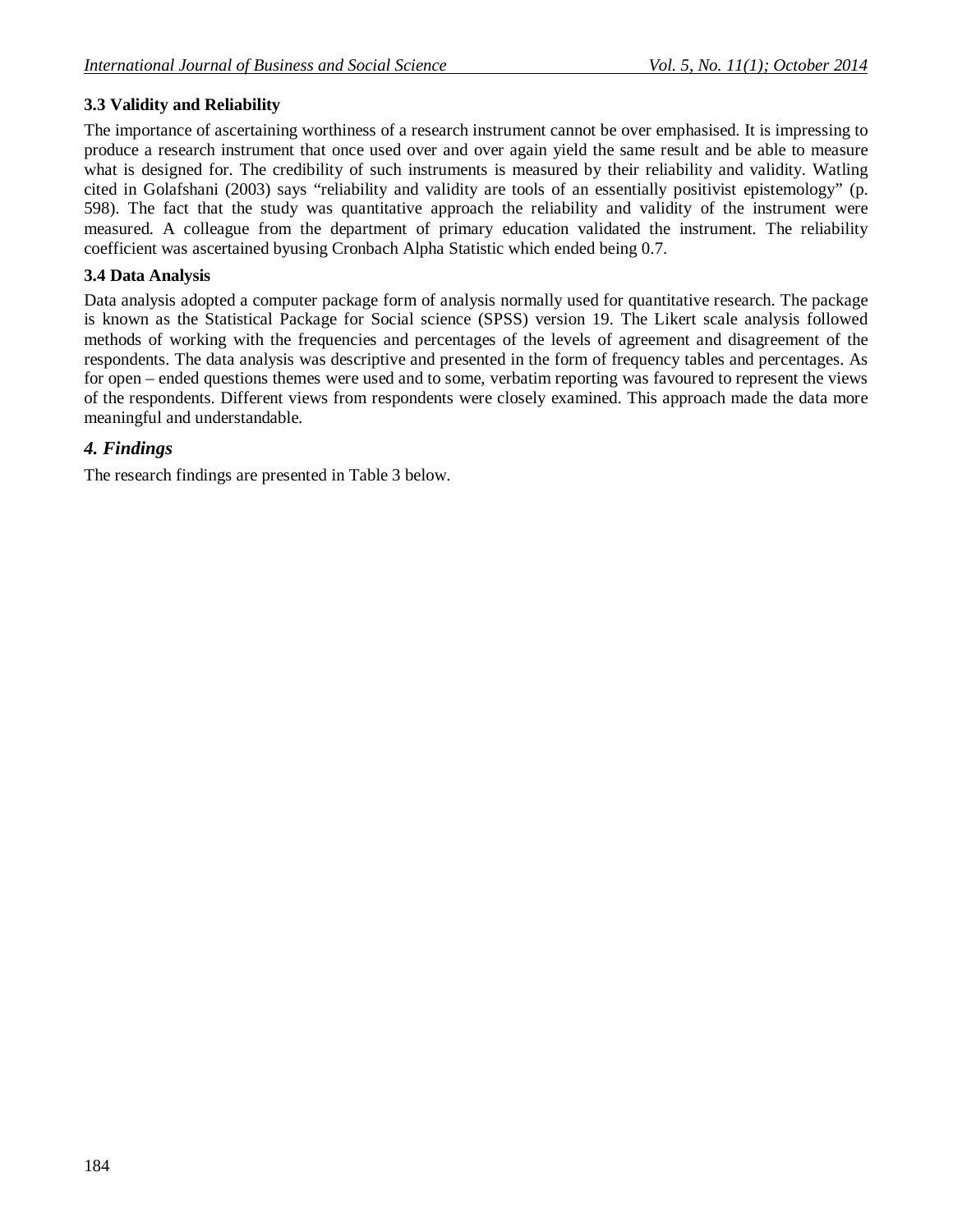### **Table 3: Responses of School Management Teams on Factors Causing Dropout and Enhancing Students' Retention**

|                                                                       | <b>Participants Responses</b> |                 |                 |                |                  |                |                  |                |                  |                  |                  |
|-----------------------------------------------------------------------|-------------------------------|-----------------|-----------------|----------------|------------------|----------------|------------------|----------------|------------------|------------------|------------------|
| <b>Statement</b>                                                      | <b>SA</b>                     | $\frac{0}{0}$   | A               | $\frac{0}{0}$  | <b>SD</b>        | $\frac{0}{0}$  | D                | $\frac{0}{0}$  | <b>NS</b>        | $\frac{0}{0}$    | <b>Total</b>     |
|                                                                       | (Fr)                          |                 | (Fr)            |                | (Fr)             |                | (Fr)             |                | (Fr)             |                  |                  |
| <b>Causes of Dropout</b>                                              |                               |                 |                 |                |                  |                |                  |                |                  |                  |                  |
| (a) Family background                                                 |                               |                 |                 |                |                  |                |                  |                |                  |                  |                  |
| 1. Students' socio-economic status can contribute                     | 201                           | 97              | 6               | 3              | $\mathbf{0}$     | $\Omega$       | $\mathbf{0}$     | $\Omega$       | $\mathbf{0}$     | $\mathbf{0}$     | 207              |
| to school dropout.                                                    |                               |                 |                 |                |                  |                |                  |                |                  |                  |                  |
| 2. Lack of parental support is one of the factors                     | 201                           | 97              | 6               | 3              | $\mathbf{0}$     | $\mathbf{0}$   | $\mathbf{0}$     | $\Omega$       | $\Omega$         | $\mathbf{0}$     | 207              |
| which contribute to dropout                                           |                               |                 |                 |                |                  |                |                  |                |                  |                  |                  |
| 3. Family education qualification                                     | 199                           | 96              | $\overline{4}$  | $\overline{c}$ | 3                | $\mathbf{1}$   | $\Omega$         | $\Omega$       | $\Omega$         | $\mathbf{0}$     | 207              |
| 4. Family mobility                                                    | 169                           | 82              | $\overline{35}$ | 17             | 3                | $\mathbf{1}$   | $\overline{0}$   | $\mathbf{0}$   | $\boldsymbol{0}$ | $\boldsymbol{0}$ | 207              |
| 5. Majority of girls dropout because of early                         | $\Omega$                      | $\Omega$        | 10              | 5              | 99               | 48             | 98               | 47             | $\Omega$         | $\Omega$         | 207              |
| marriage                                                              |                               |                 |                 |                |                  |                |                  |                |                  |                  |                  |
| (b) Students Behaviour                                                |                               |                 |                 |                |                  |                |                  |                |                  |                  |                  |
| 6. Students absenteeism and truancy can result in                     | 187                           | 90              | 16              | 8              | $\Omega$         | $\Omega$       | $\overline{4}$   | $\overline{2}$ | $\Omega$         | $\Omega$         | 207              |
| high dropout                                                          |                               |                 |                 |                |                  |                |                  |                |                  |                  |                  |
| 7. Childbearing is the major cause of dropout                         | 207                           | 100             | $\overline{0}$  | $\mathbf{0}$   | $\overline{0}$   | $\mathbf{0}$   | $\Omega$         | $\Omega$       | $\mathbf{0}$     | $\mathbf{0}$     | 207              |
| 8. Students delinquent behaviour                                      | 189                           | 91              | 18              | 9              | $\boldsymbol{0}$ | $\mathbf{0}$   | $\mathbf{0}$     | $\overline{0}$ | $\mathbf{0}$     | $\boldsymbol{0}$ | 207              |
| 9. Drug and alcohol abuse                                             | 176                           | 85              | 28              | 14             | 3                | $\mathbf{1}$   | $\overline{0}$   | $\Omega$       | $\Omega$         | $\mathbf{0}$     | 207              |
| (c) Individual experience in Schools                                  |                               |                 |                 |                |                  |                |                  |                |                  |                  |                  |
| 10. Poor performance can result in students leaving<br>school         | 184                           | 89              | 16              | 8              | $\overline{4}$   | $\overline{c}$ | 3                | $\mathbf{1}$   | $\Omega$         | $\mathbf{0}$     | 207              |
| 11. School policies and practices which are not                       | 192                           | 93              | 12              | 6              | 3                | $\mathbf{1}$   | $\Omega$         | $\Omega$       | $\Omega$         | $\Omega$         | 207              |
| student-friendly                                                      |                               |                 |                 |                |                  |                |                  |                |                  |                  |                  |
| 12. Uncaring teachers can be the cause of students'                   | 143                           | 69              | 60              | 29             | $\overline{4}$   | $\overline{c}$ | $\Omega$         | $\Omega$       | $\Omega$         | $\mathbf{0}$     | 207              |
| dropout.                                                              |                               |                 |                 |                |                  |                |                  |                |                  |                  |                  |
| 13. Students withdisciplinary problems are likely to                  | 167                           | 81              | 21              | 10             | 19               | 9              | $\overline{0}$   | $\Omega$       | $\Omega$         | $\mathbf{0}$     | 207              |
| drop out of school                                                    |                               |                 |                 |                |                  |                |                  |                |                  |                  |                  |
| 14. Academic amotivation can one of the causes of                     | 200                           | 97              | $\overline{4}$  | $\overline{2}$ | 3                | $\mathbf{1}$   | $\Omega$         | $\Omega$       | $\Omega$         | $\Omega$         | 207              |
| students dropout                                                      |                               |                 |                 |                |                  |                |                  |                |                  |                  |                  |
| <b>Roles of School Management Teams</b>                               |                               |                 |                 |                |                  |                |                  |                |                  |                  |                  |
| 15. Senior management's core business is teaching                     | 112                           | 54              | 9               | $\overline{4}$ | 86               | 42             | $\overline{0}$   | $\Omega$       | $\Omega$         | $\Omega$         | 207              |
| and learning                                                          |                               |                 |                 |                |                  |                |                  |                |                  |                  |                  |
| 16. Senior management teams are duty bound to                         | 99                            | 48              | 98              | 47             | 10               | 5              | $\Omega$         | $\Omega$       | $\Omega$         | $\mathbf{0}$     | 207              |
| retain students in school.                                            |                               |                 |                 |                |                  |                |                  |                |                  |                  |                  |
| 17. Teachers should be encouraged to assist in                        | 12                            | 6               | 181             | 87             | 14               | $\overline{7}$ | $\Omega$         | $\Omega$       | $\Omega$         | $\Omega$         | 207              |
| reducing dropout.<br>18. The school management should engage students | 65                            | $\overline{31}$ | 142             | 69             | $\mathbf{0}$     | $\Omega$       | $\Omega$         | $\Omega$       | $\Omega$         | $\Omega$         | 207              |
| in academic and extra-mural activities as retention                   |                               |                 |                 |                |                  |                |                  |                |                  |                  |                  |
| measures.                                                             |                               |                 |                 |                |                  |                |                  |                |                  |                  |                  |
| 19. Created conducive learning environment can                        | 203                           | 98              | $\overline{4}$  | $\overline{2}$ | $\mathbf{0}$     | $\Omega$       | $\Omega$         | $\Omega$       | $\mathbf{0}$     | $\mathbf{0}$     | 207              |
| help in motivating students to complete schooling.                    |                               |                 |                 |                |                  |                |                  |                |                  |                  |                  |
| <b>Challenges on the roles of School Management</b>                   |                               |                 |                 |                |                  |                |                  |                |                  |                  |                  |
| <b>Teams</b>                                                          |                               |                 |                 |                |                  |                |                  |                |                  |                  |                  |
| 20. An increase in students' dropout renders school                   | $\Omega$                      | $\Omega$        | $\overline{4}$  | $\overline{2}$ | 187              | 90             | 16               | 8              | $\Omega$         | $\mathbf{0}$     | 207              |
| managers' roles ineffective.                                          |                               |                 |                 |                |                  |                |                  |                |                  |                  |                  |
| 21. Low retention rate shows lack of managerial                       | 3                             | $\mathbf{1}$    | 49              | 24             | 155              | 75             | $\boldsymbol{0}$ | $\mathbf{0}$   | $\boldsymbol{0}$ | $\boldsymbol{0}$ | 207              |
| and leadership skills on the part of School                           |                               |                 |                 |                |                  |                |                  |                |                  |                  |                  |
| Management Teams.                                                     |                               |                 |                 |                |                  |                |                  |                |                  |                  |                  |
| 22. Prevalence dropout is a sign of school                            | $\Omega$                      | $\overline{0}$  | $\overline{21}$ | 10             | 167              | 81             | $\overline{19}$  | 9              | $\overline{0}$   | $\overline{0}$   | $\overline{207}$ |
| management teams' lack of commitment to their                         |                               |                 |                 |                |                  |                |                  |                |                  |                  |                  |
| duties                                                                |                               |                 |                 |                |                  |                |                  |                |                  |                  |                  |
| 23. High retention rate signifies high quality                        | 94                            | 45              | 113             | 55             | $\overline{0}$   | $\mathbf{0}$   | $\overline{0}$   | $\overline{0}$ | $\overline{0}$   | $\overline{0}$   | 207              |
| teaching and learning.                                                |                               |                 |                 |                |                  |                |                  |                |                  |                  |                  |
| 24. For high retention school management teams                        | 101                           | 49              | 95              | 46             | $11\,$           | 5              | $\overline{0}$   | $\overline{0}$ | $\overline{0}$   | $\mathbf{0}$     | 207              |
| have to changes some of their roles                                   |                               |                 |                 |                |                  |                |                  |                |                  |                  |                  |
| 25. To increase retention parents must be invited to                  | 200                           | 97              | $\overline{7}$  | 3              | $\overline{0}$   | $\overline{0}$ | $\overline{0}$   | $\overline{0}$ | $\overline{0}$   | $\overline{0}$   | 207              |
| participate in school activities                                      |                               |                 |                 |                |                  |                |                  |                |                  |                  |                  |

**Key:**  $%$  = per cent; NS= not sure; Fr= frequency; SA= strongly agree; A= agree; SD= strongly disagree; D= disagree

From the research findings it is clear that there are three main factors which contribute to student dropping out and retained in school. These are related to family background, individual (students) behaviour and those related to individual experience in schools. The respondents' responses on family background indicated an average of 74.4 % strongly agreed, 6 % agreed, 10% strongly disagreed, while 19.6% disagreed and none indicated that they were not sure.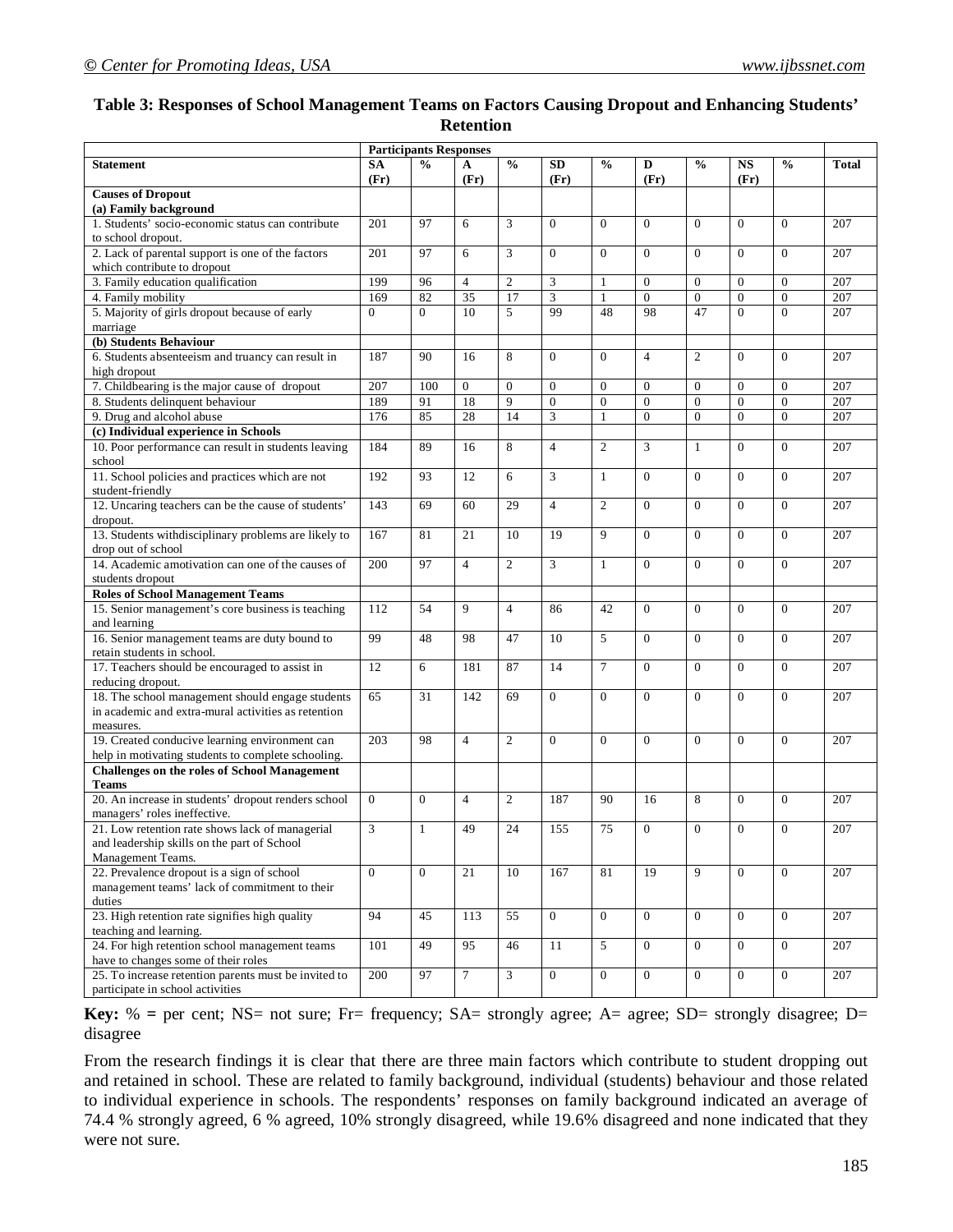As for students' behaviour the feelings showed an average of 92% strongly agreed, 7.75% agreed, 0.25% strongly disagreed, while none showed their level of disagreement and not being sure. As regard individual experience in schools results indicated an average of 85.8 %strongly agreed, 11% agreed, 3% strongly disagreed, while 0.2% disagreed andnone showed not being sure.This is an indication that students' behaviour is dominant over other factors. Another revelation is that the School Management Teams have a duty to detect and prevent students from dropping out of schools. Creating a conducive learning environment and the senior management teams' role as instructional leaders was favoured by the respondents as they rated an average of 50% and 29% on the level of agreement respectively. While the remaining 21% was accorded to the school management teams' (SMT) responsibility to sensitise teachers on students retention and their (SMT) obligation to retain students.

Regarding the challenges the study revealed that teachers and senior management disagree with the idea that low students retention rate shows lack of commitment, lack of managerial and leadership skills and inefficiency on the part of the school management teams. For item 20, none strongly agree with the statement which says an increase in students' dropout renders school managers' roles ineffective, 2% agreed, 90% strongly disagreed, while 8% disagreed. Regarding the responses to the statement which says low retention rate shows lack of managerial and leadership skills on the part of the school management teams, 1% strongly agreed, 24% agreed with the statement, while 75% strongly disagreed. As for item 22, 10% agreed with the statement which says prevalence dropout is a sign of school management teams' lack of commitment to their duties.

On the other hand there were positive responses to questions of sustainable retention. Responses to the question which seeks level of agreement concerning high retention rate signifying high quality teaching and learning,  $45\%$ strongly agreed and 55% agreed with the statement. Regarding changing of some of the school management roles in order to have high retention, 49% strongly agreed, 46% agreed with the statement, while 5% strongly disagreed.

There were no significant differences in the responses from open-ended question from the closed-ended questions above. About 99% of the participants mentioned student behaviour, individual school experience and family background as the main causes of drop out. Only 1% mentioned natural causes such as death and illness. Responding to whether retention increase or decrease 93% indicated that retention decreases, while 7% believed that there is an improvement in the retention rate.

### **5. Discussion**

The findings from this research and other researches have revealed that no single factor can completely account for student dropout. The researchers have identified various factors which influence students to drop out of school or complete their grade. Among the factors three main factors have been identified to influence school dropout. These factors are associated with family background, student behaviour and those related to individual experience in schools (Rumberger & Lim, 2008; Sabates et al, 2010). The study has revealed that the major cause of students' dropout in Botswana junior secondary schools is students' behaviour which accounts for 99.75% of the level of agreed. Child bearing, delinquent behaviour, absenteeism, truancy and drug and alcohol abuse have been identified as some of the students' behaviour that reduces retention. Other scholars (Molosiwa & Moswela, 2012; Rumberger & Lim, 2008) affirm that child bearing, drug or alcohol use, misbehaviour and delinquent behaviour have a serious impact on the roles of school management teams to increase student retention in schools.

The second most popular response is the individual experience in schools with an average of 96.8% of level of agreement. This clearly shows that the school environment is critical in student decision to quit school or remain in school. The students' attitude towards school is generally associated with the experience they have had in such a school. If the school set up is not supportive there is likelihood of more students dropping out of school, than when the setting is caring. The last among the three factors is family background which accounted for 80.4% of level agreement. Although literature reviewed suggests that family background is the major causes of dropout, this seems not be a major cause according to this study. There are several factors which might not be the case in Botswana. One of such is that education in Botswana is free and students who are economically disadvantagedare assisted through government programmes to have access to education.

Further the study has revealed that school management teams have critical roles in making sure that students remain in schools and achieve their academic and social goals. This corroborates the idea that schools can make a difference in student retention (Berger, 2001; Rumberger & Lim 2008).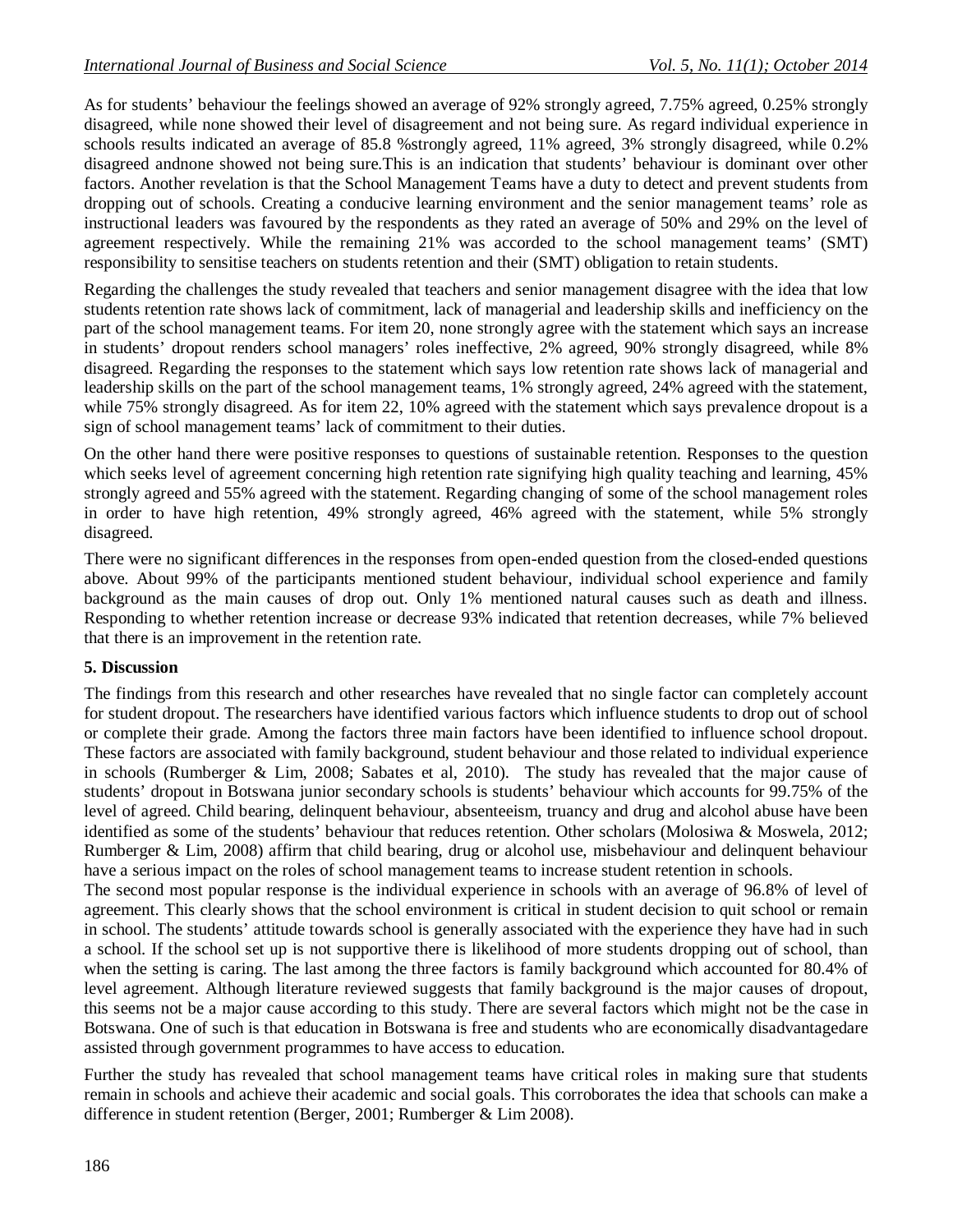The provision of academic standing, a supporting and caring school, the involvement of parents and students engagement are some of the strategies that schools can employ to promote retention.

### *6. Conclusion and Recommendations*

Students' dropout is a concern worldwide. This is because school dropout affects the dropouts, their families and the government. The results are dire as dropouts face poverty, unemployment and social despair. Their parents get frustrated seeing how the children failing to bring income in the household and for the government each student dropout represents a life time loss of tax revenue and increased medical expenses (Levin & Belfield, 2007).Then the quest for finding a solution has emerged and strategies were formulated for student retention. Student retention has attracted a spectrum of research in the last decade among the researchers, policy makers, educationist and entrepreneurs. As Tinto (2007) says ithas gained momentum and has become a big business. The study has identified factors which cause students to drop out of school such as childbearing, absenteeism and truancy academic amotivation, disciplinary problems, uncaring teachers, poor performance and lack of parental support. These factors result in low retention rate. Although Botswana education Statistics (2008-2012) suggest that dropout is due to fees, expulsion, illness death, marriage, pregnancy and desertion, the study has added to the list. Basing on the findings it can be concluded that student dropout is mainly caused by family background, academic performance, student behaviour and attitudes towards a school. And that, retention can be increased if the school management teams are proactive and innovative. They should develop progrmmes or initiatives that will attract students to remain in school. Parents' involvement should be one of the key strategies to enhance retention. Furger (2008) asserts that parents on-going engagement from regular communication with school staff to familiarity with their child's schedule, courses, and progress towards graduation remains central to students'

Basing on the research findings the study recommends that:

success.

- Parents, community and teachers should work together to enhance students retention.
- Students must be actively engaged in both formal and informal school activities.
- Parental involvement in the education of the child should be encouraged by the school management.
- Child-Friendly environment should be order of the day in schools.
- Schools should develop initiatives to motivate students to attend school.